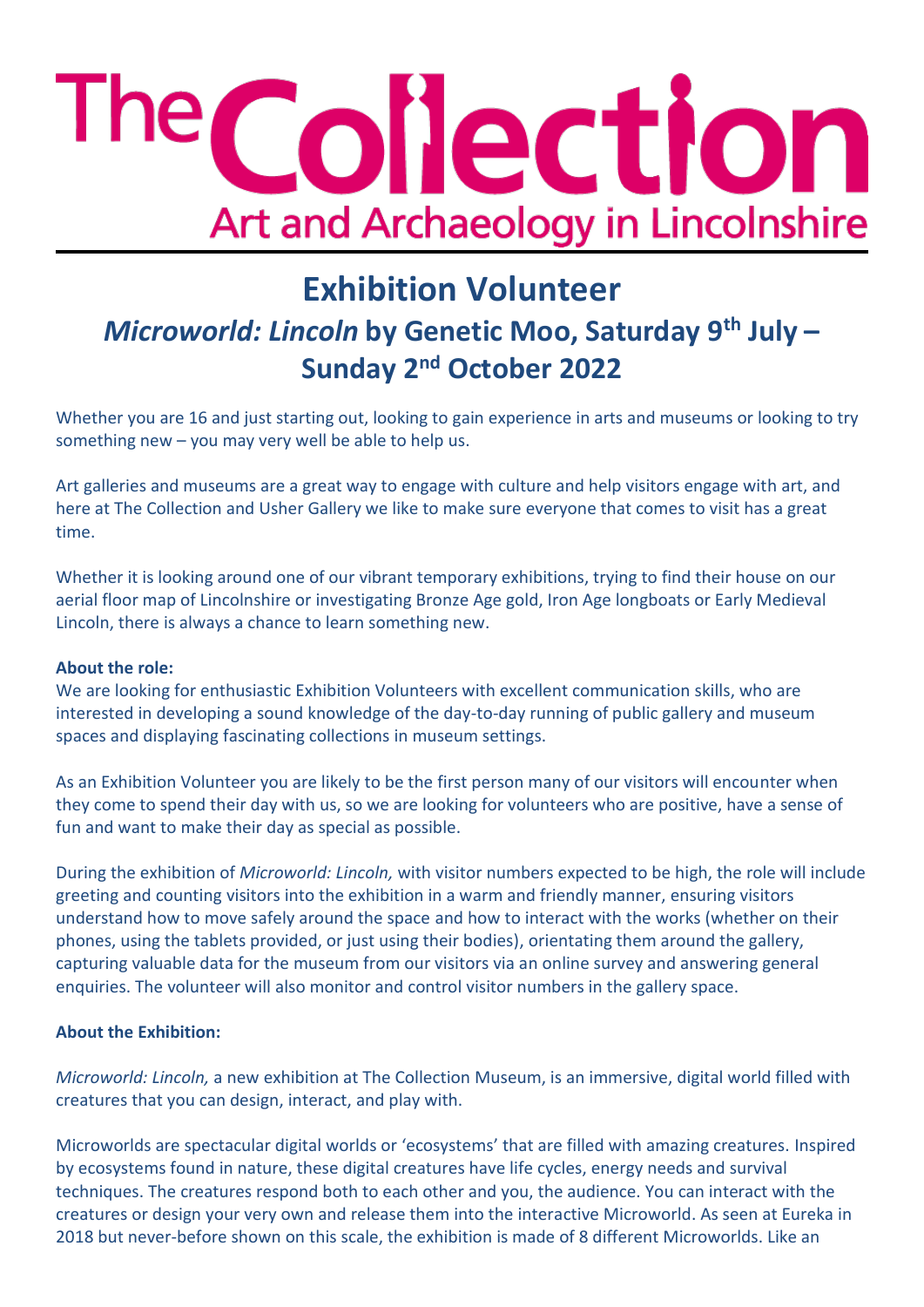ecosystem, each of the Microworlds in the gallery creates cascades of action and reaction that impacts the others, forming part of the wider digital world in the gallery.

Find out more on our website about Microworld: Lincoln and the artists behind the exhibition, Genetic Moo[. www.thecollectionmuseum.com/exhibitions-and-events/view/microworld-lincoln](http://www.thecollectionmuseum.com/exhibitions-and-events/view/microworld-lincoln)

#### **Why volunteer with us?**

There are many benefits to volunteering for cultural services; you will gain experience of working in a gallery and museum environment and interpreting art for broad audience, enhance your customer care skills and have the opportunity to work in an innovative and unique contemporary art exhibition. This may lead to further volunteer placements at The Collection in the future. The experience can be added to your CV and a reference can be provided for you by the Exhibitions and Interpretation Officer.

#### **When will we need you?**

Microworld: Lincoln is open 6 days per week (excluding Tuesdays) 10 am – 4 pm (apart from our monthly Friday Late events).

We are looking for volunteers to help us from Saturday 9<sup>th</sup> July -Sunday 2<sup>nd</sup> October 2022.

You can choose your hours from:

10 am to 1 pm (daily) or 1 pm to 4 pm (daily)

Or volunteer for the Friday Late evening events 4 pm – 8 pm on Friday 29<sup>th</sup> July, Friday 26<sup>th</sup> August and Friday 30th September 2022.

#### **What will I be doing?**

This role is all about the visitor experience and capturing vital data. Many visitors will be coming to The Collection for the first time or will be visiting for the first time since the new social distancing rules have been put in place and we want to ensure we give the best customer service possible, this means smiling, making eye contact, engaging in conversation and talking about the exhibition. As ambassadors for The Collection, you'll need to be confident in promoting the facilities, future exhibitions and our other heritage attractions. You will be asking for visitor feedback and encouraging visitors to complete the survey form so we can learn from their experiences.

#### **What skills and experience do I need?**

You will need to demonstrate a passion for art and heritage. Previous customer service experience is desirable with a natural aspiration to provide high standards of customer care.

#### **What support will I get?**

Our friendly Visitor Experience team will be on hand to support you during your role and provide you with all the advice and help you need. There will be plenty of time for you to see and experience the exhibition, you will be invited to a special event for Exhibition volunteers to see behind the scenes at the install and our Exhibition's team will provide you with useful guides to help you answer questions.

#### **What else do I need to know?**

The Collection and Usher Gallery is located in the town centre and is in easy reach of the train station, bus station and local town centre car parks. In certain circumstances, it is possible to reclaim mileage, car parking fees and bus and train fares when volunteering with us.

Whilst we will not be able to provide you with a uniform, we do encourage volunteers to wear smart casual clothing in our dress code colours of lilac/purple/black tops and plain black trousers and skirts.

#### **How do I apply?**

Apply online [Apply to become a volunteer](https://www.lincolnshire.gov.uk/jobs-careers/apply-become-volunteer) – Lincolnshire County Council